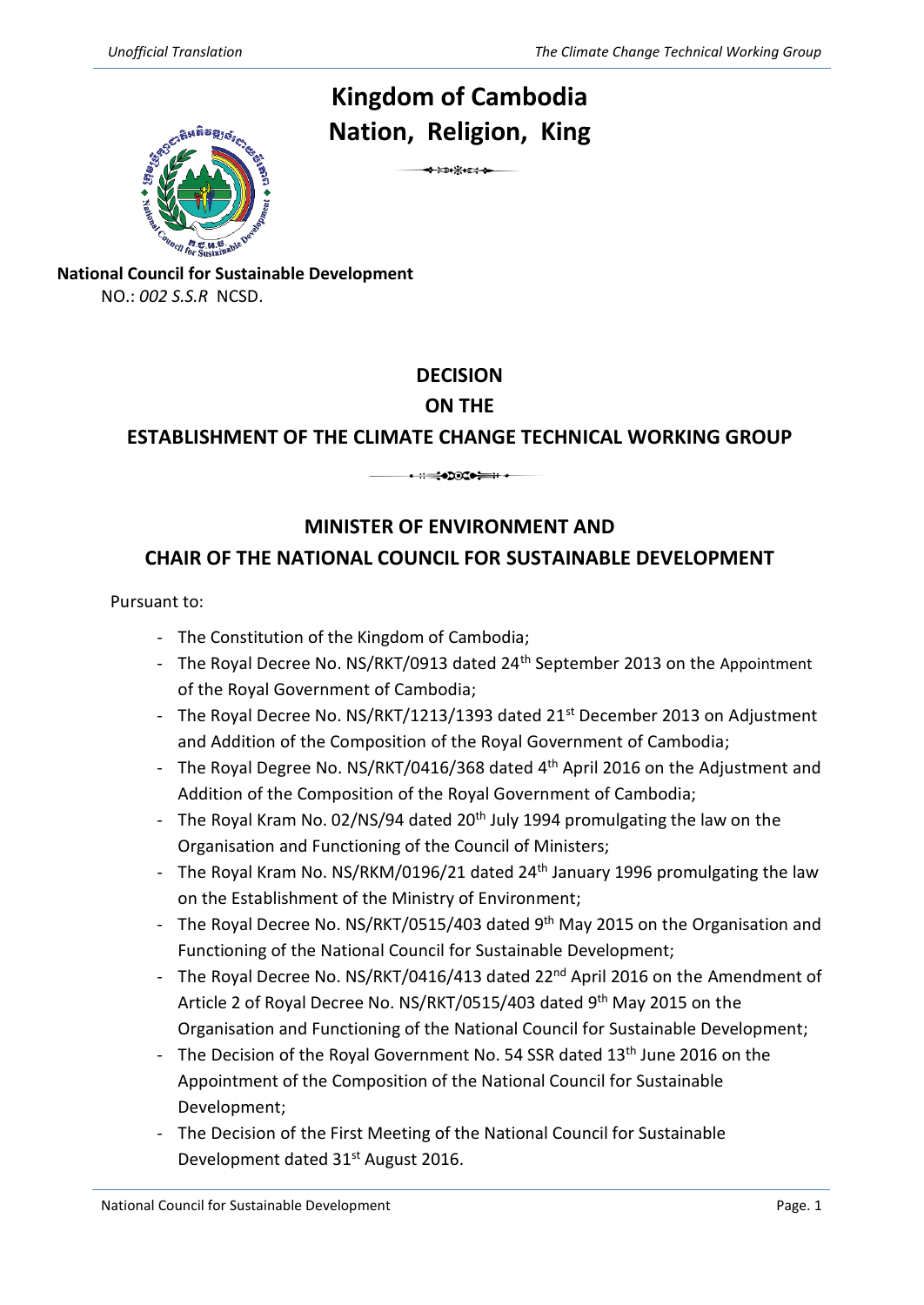#### **Decided**

#### **Article 1.**

A Climate Change Technical Working Group, with the acronym of CCTWG, is hereby established to facilitate and provide technical support to the National Council for Sustainable Development (NCSD) in addressing climate change issues in the Kingdom of Cambodia.

#### **Article 2.**

The compositions of CCTWG are as the following:

| 1. HE. Chuop Paris      | Deputy Secretary General,<br>General Secretariat, NCSD                                                                                                        | Chair             |
|-------------------------|---------------------------------------------------------------------------------------------------------------------------------------------------------------|-------------------|
| 2. Mr. Sum Thy          | Director, Department of Climate Change,<br>General Secretariat, NCSD                                                                                          | First Vice-Chair  |
| 3. Mr. Thay Chantha     | Director of Coastal Zone and Marine Conservation,<br>Ministry of Environment                                                                                  | Second Vice-Chair |
| 4. HE. Soth Kimkolmony  | Advisor to NCDM and Deputy Director,<br>Department of Preparedness and Training,<br>National Committee for Disaster Management                                | Member            |
|                         | 5. Mr. Tauch Chan Kresna Deputy Director General, General Directorate of<br>International Cooperation and Debt Management,<br>Ministry of Economy and Finance | Member            |
| 6. Mr. Bou Chan Serey   | Deputy Director General, General Directorate of<br>Tourism, Ministry of Tourism                                                                               | Member            |
| 7. Mr. Ven Keahak       | Deputy Director General, General Directorate of<br>Industry, Ministry of Industry and Handicrafts                                                             | Member            |
| 8. Mr. Thiv Sophearith  | Director of Department of Noise and Air Quality<br>Management, Ministry of Environment                                                                        | Member            |
| 9. Mr. San Vannakreth   | Director, Department of Investment Planning,<br>Ministry of Planning                                                                                          | Member            |
| 10. Mr. Or Siem         | Director, Department of Curriculum Development,<br>Ministry of Education, Youth and Sports                                                                    | Member            |
| 11. Mr. Kol Hero        | Director, Department of Preventive Medicine,<br>Ministry of Health                                                                                            | Member            |
| 12. Mr. Chreang Phollak | Director, Department of Planning, Ministry of<br><b>Public Works and Transport</b>                                                                            | Member            |
| 13. Mr. Chou Heng       | Director, Department of Policy and Financial<br>Cooperation Coordination, Council for<br>Development of Cambodia                                              | Member            |
| 14. Mr. Seng Sochinda   | Director, Department of Environmental<br>Assessment, Council for Development of Cambodia                                                                      | Member            |
| 15. Mr. Sokh Heng       | Director, Forest and Wildlife Research and                                                                                                                    | Member            |
|                         |                                                                                                                                                               |                   |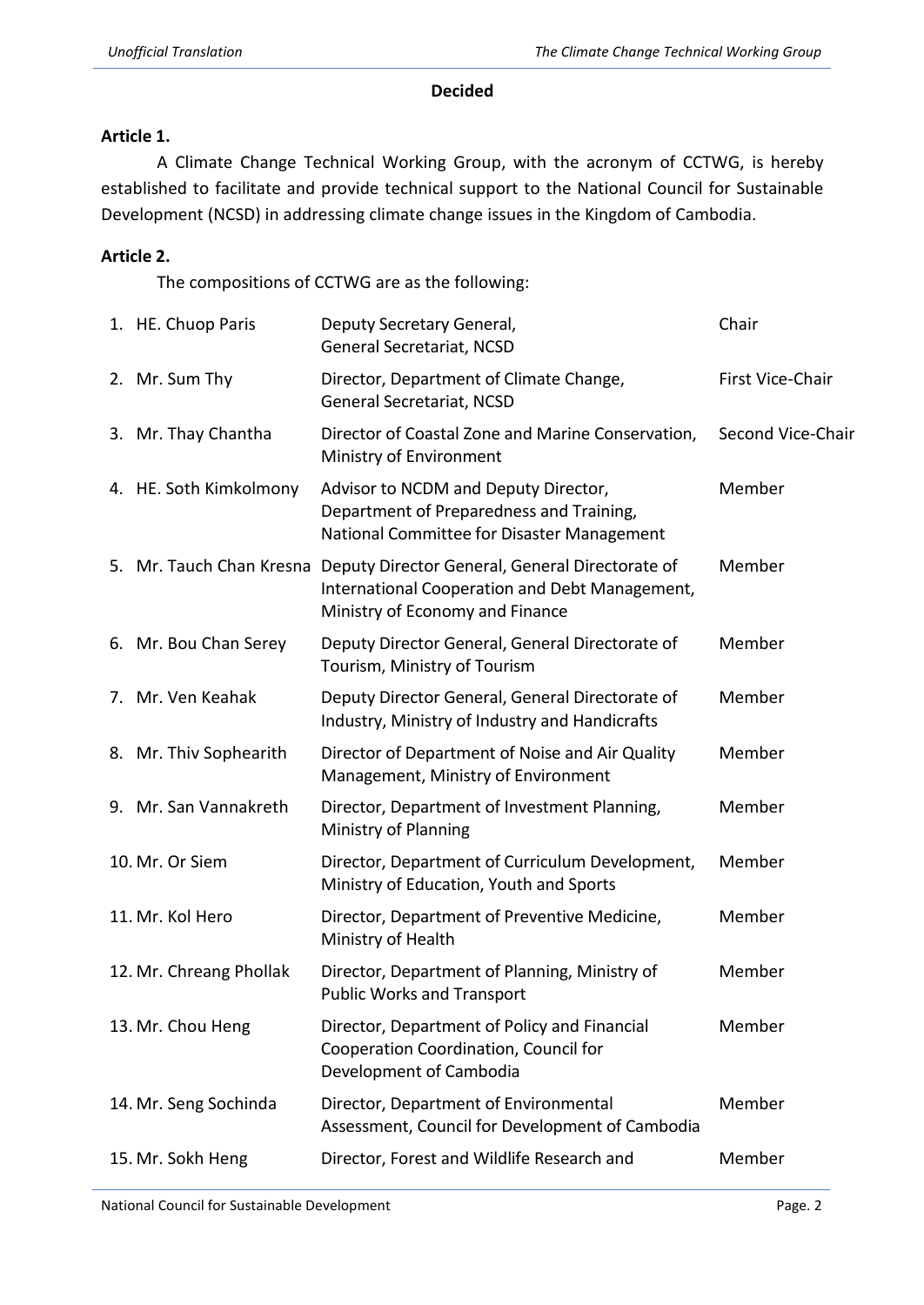|                            | Development Institute, Ministry of Agriculture,<br><b>Forestry and Fisheries</b>                                                               |                     |
|----------------------------|------------------------------------------------------------------------------------------------------------------------------------------------|---------------------|
| 16. Mr. Am Phirum          | Deputy Director, Department of Agriculture Land<br>Management, Ministry of Agriculture, Forestry and<br><b>Fisheries</b>                       | Member              |
| 17. Mr. Chheng Phen        | Deputy Director, Inland Fisheries Research and<br>Development Institute, Ministry of Agriculture,<br><b>Forestry and Fisheries</b>             | Member              |
| 18. Mr. Nouv Borey         | Deputy Director, Department of Administration<br>and Information Technology, Ministry of Mines<br>and Energy                                   | Member              |
| 19. Mr. Thach Sovanna      | Deputy Director, Department of Water Resource<br>Management and Conservation, Ministry of Water<br><b>Resources and Meteorology</b>            | Member              |
| 20. Mr. Siyonn Socheth     | Deputy Director, Department of Community<br>Development, Ministry of Rural Development                                                         | Member              |
| 21. Mr. Dok Doma           | Deputy Director, Department of Research and<br>Regulation, Ministry of Land Management, Urban<br>Planning and Construction                     | Member              |
| 22. Mr. Kol Phanna         | Deputy Director, Department of International<br>Cooperation, Ministry of Information                                                           | Member              |
| 23. Mr. Soum Piseth        | Deputy Director, Department of International<br>Cooperation, Ministry of Women Affairs                                                         | Member              |
| 24. Mr. Chhun Bunnara      | Vice Chief, Programme Management and Support<br>Unit, General Secretariat, National Committee for<br><b>Subnational Democratic Development</b> | Member              |
| 25. Ms. Khlok Vichet Ratha | Deputy Director, Department of Climate Change,<br>General Secretariat, NCSD                                                                    | Permanent<br>Member |

#### **Article 3.**

CCTWG members have the duties as the following:

- Mainstream climate change into national, sub-national or sectoral legislation and regulations under development or amendment;
- Provide key inputs for the development of knowledge products, teaching materials and lessons learnt on climate change responses from the respective sectors, and participate in climate change related research;
- Mainstream climate change in monitoring and evaluation activities of the respective sectors;
- Participate in the review and strengthening of the monitoring and evaluation frameworks of climate change response;
- Analyse and disseminate findings and recommendations from monitoring and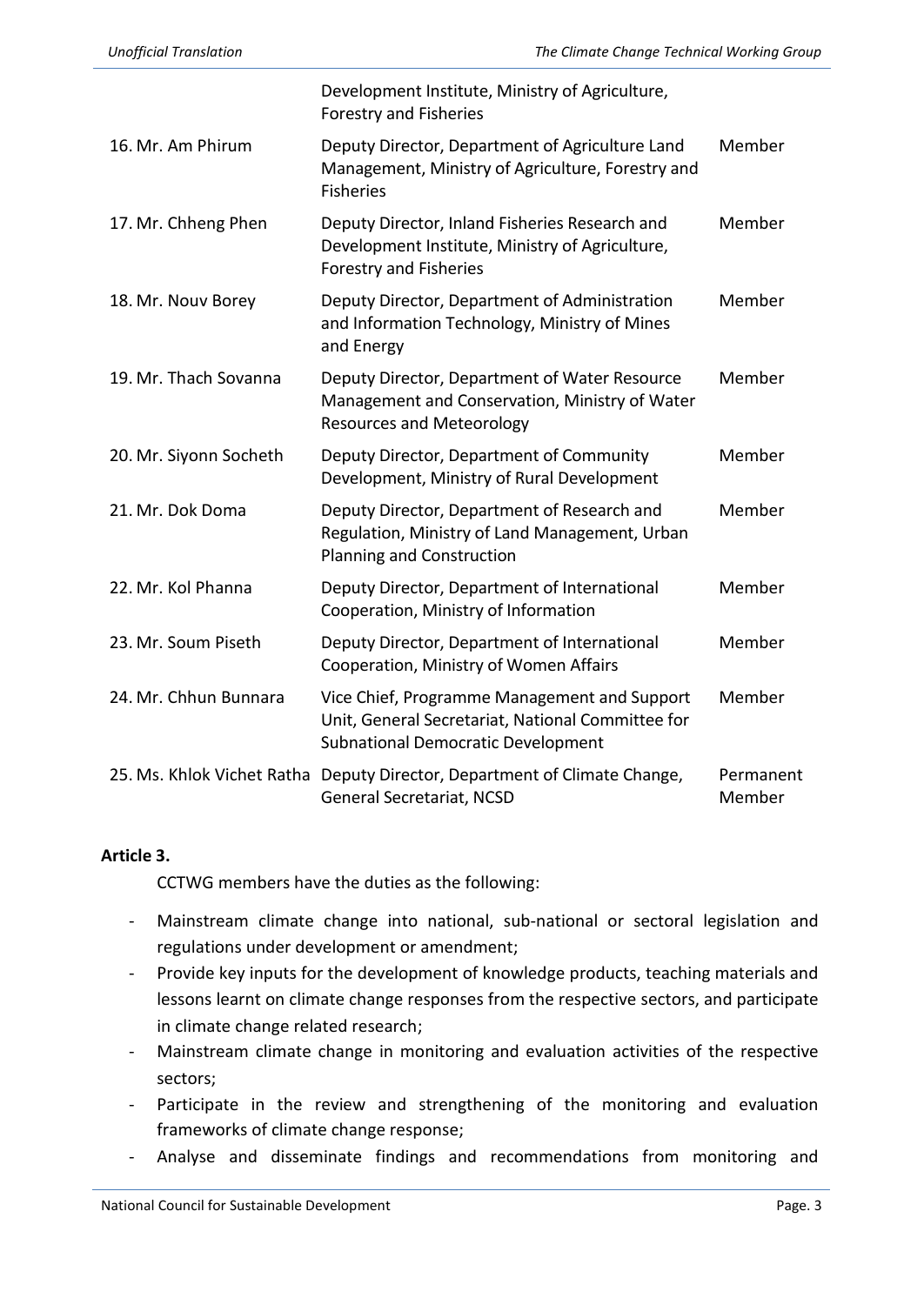evaluation of national and sectoral climate change responses with the aim to scale up climate change responses;

- Participate in annual reporting on climate change related indicators, such as those parts of the national and sectoral climate change frameworks, the National Strategic Development Plan (NSDP) and the Sustainable Development Goals (SDG);
- Participate in regular reporting on the implementation of Cambodia Climate Change Strategic Plan (CCCSP) and sectoral climate change strategic and action plans;
- Collaborate and share data and information to prepare national communications, the GHG inventory, and other reports required under UNFCCC, and to inform climate change responses;
- Review and make recommendations to the preparation of national reports, including to UNFCCC;
- Participate in technical review of climate finance projects on invitation by the chair;
- Participate in resource mobilization for an effective response to climate change through regular policy dialogues and coordination with donors, private sector and civil society organisations;
- Provide information on climate change public expenditure and identify needs and opportunities for climate change financing;
- Participate and facilitate capacity assessment and capacity development processes in relevant sectors to strengthen climate change response at national, sectoral, and subnational levels;
- Participate in identifying technology development and transfer needs and opportunities, piloting new technologies and disseminating related information to help scale up climate change response.
- Participate and facilitate awareness raising and dissemination of the national climate change response to the public, development partners and international community, and other relevant stakeholders;
- Participate in the identification of priorities and preparation of the CCTWG work plan;
- Act as technical focal points in the respective institutions to facilitate the review, formulation and implementation of policies, strategies, action plans and programs to enhance climate change response; and
- Coordinate with and regularly report to the respective NCSD members.

#### **Article 4.**

CCTWG shall meet twice a year to review its progress and plans. The CCTWG chair may convene additional meetings as needed. CCTWG members shall also participate in taskforces established by the CCTWG when requested by the chair.

When absent, the chair shall delegate his functions to one of the CCTWG vice chairs. The CCTWG members can designate one alternate to substitute him/her when absent, with prior notification to the chair.

Relevant representatives of national and international organisations may participate in CCTWG meetings as observers on invitation by the chair or vice-chairs. The CCTWG members can